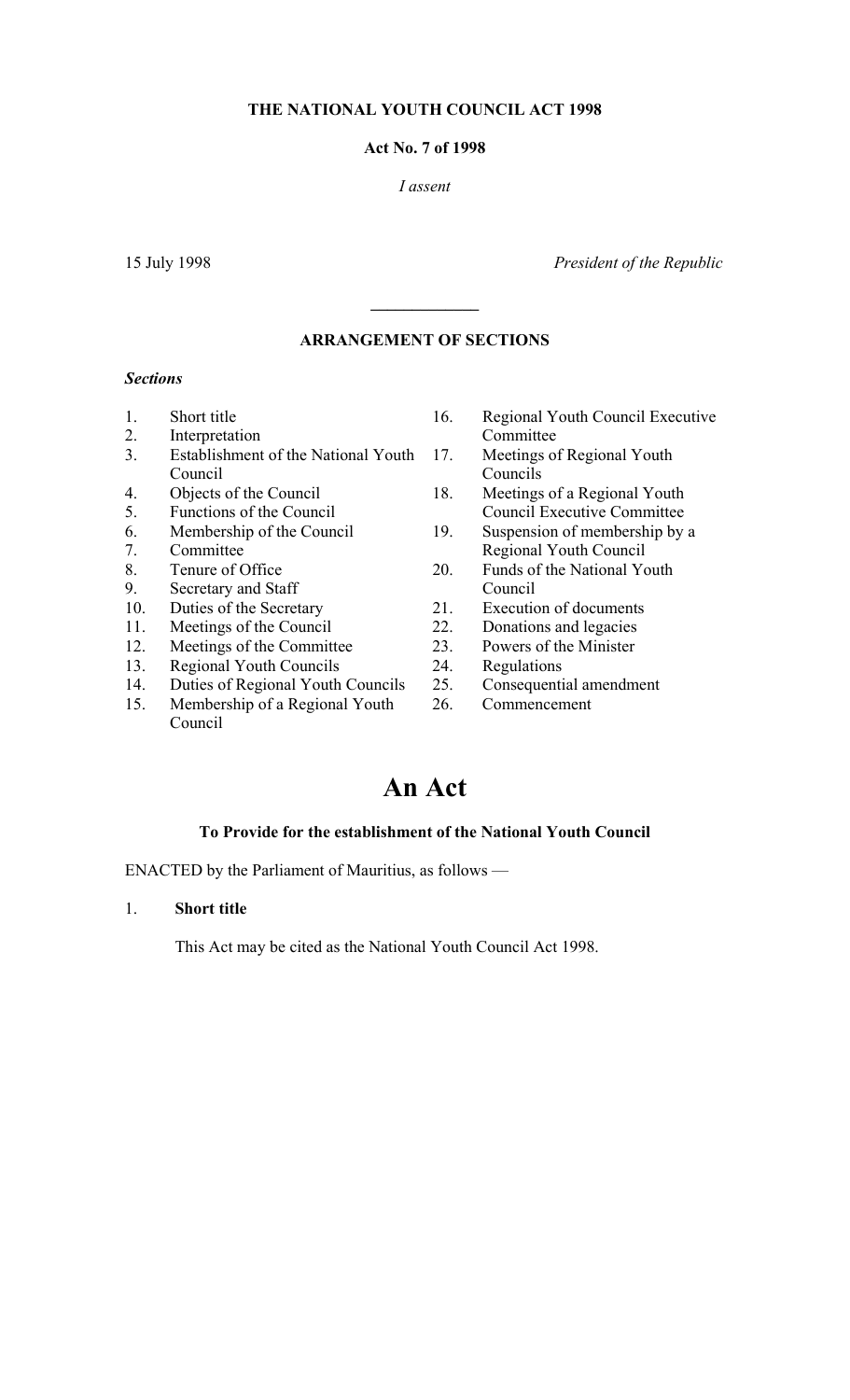# 2. **Interpretation**

In this  $Act -$ 

"Committee" means the National Youth Council Executive Committee specified in section 7;

"Council" means the National Youth Council established under section 3;

"Minister" means the Minister to whom the subject of youth is assigned;

"National Youth Organisation" means a youth organisation specified in the Schedule;

"Regional Youth Council" means a Regional Youth Council established under section 13;

"youth" means a person aged between 14 and 29 years;

"youth organisation" means any youth organisation catering for the welfare of youth and includes a youth club;

"Secretary" means the Secretary of the Council.

# **3. Establishment of the National Youth Council**

- (1) There is established for the purposes of this Act, the National Youth Council.
- (2) The National Youth Council shall be a body corporate.

#### **4. Objects of the Council**

- (1) The objects of the Council shall be
	- (a) to establish and maintain effective communication between Government and youth orgnaisations;
	- (b) to ensure coordination of activities of youth organisations;
	- (c) to assist in the implementation and evaluation of Government policies relating to the needs of youth;
	- (d) to initiate youth development projects and activities with the aim of encouraging the active participation of youth in the process of their own empowerment.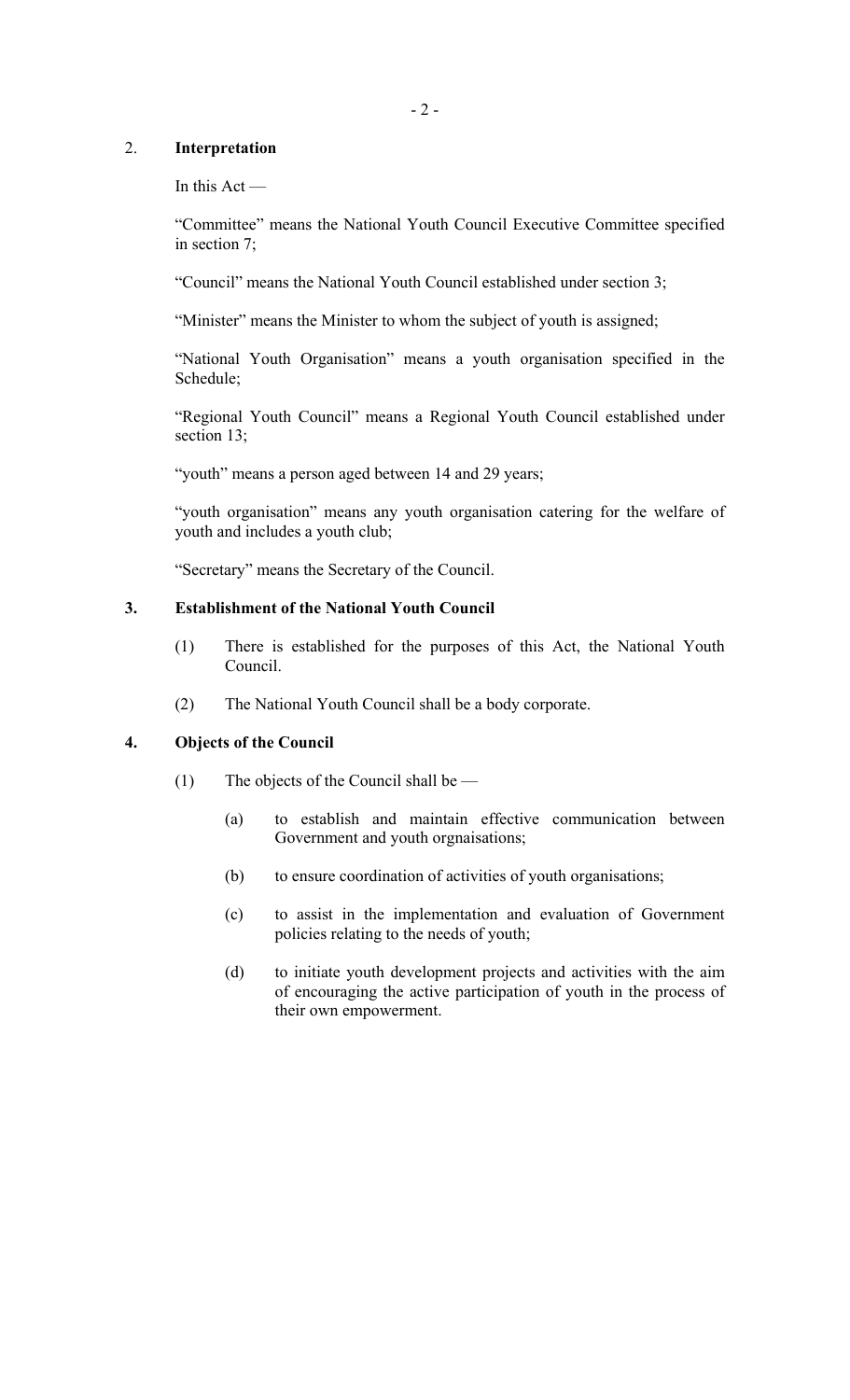2. The Council shall, for the purposes of attaining its objects under subsection  $(1)$  –

- (a) examine and evaluate the contribution of youth to the various sectors of development in the light of national needs and priorities;
- (b) study specific areas where the participation of youth should be invited or strengthened.

# **5. Functions of the Council**

- (1) The functions of the Council shall be  $-$ 
	- (a) to advise the Minister on the development and implementation of programmes to integrate youth in all sectors of national development;
	- (b) to grant affiliation of National Youth Organisations;
	- (c) to allocate grants to Regional Youth Councils.
- (2) In the exercise of its functions the Council may appoint such subcommittees as it deems fit.

# **6. Membership of the Council**

- (1) Any National Youth Organisation may apply to the Council for affiliation.
- (2) Every National Youth Organisation shall, on applying to become a member of the Council, submit a certified copy of its rules to the Council.
- (3) Every National Youth Organisation shall, within 21 days of any amendment made to its rules, submit a certified copy of the amendments to the Council.
- (4) Every Regional Youth Council shall be affiliated to the Council.

#### **7. Committee**

- (1) The Council shall be managed by the National Youth Council Executive Committee.
- (2) The Committee shall consist of
	- (a) a Chairman appointed by the Minister;
	- (b) a representative of the Ministry of Youth and Sports;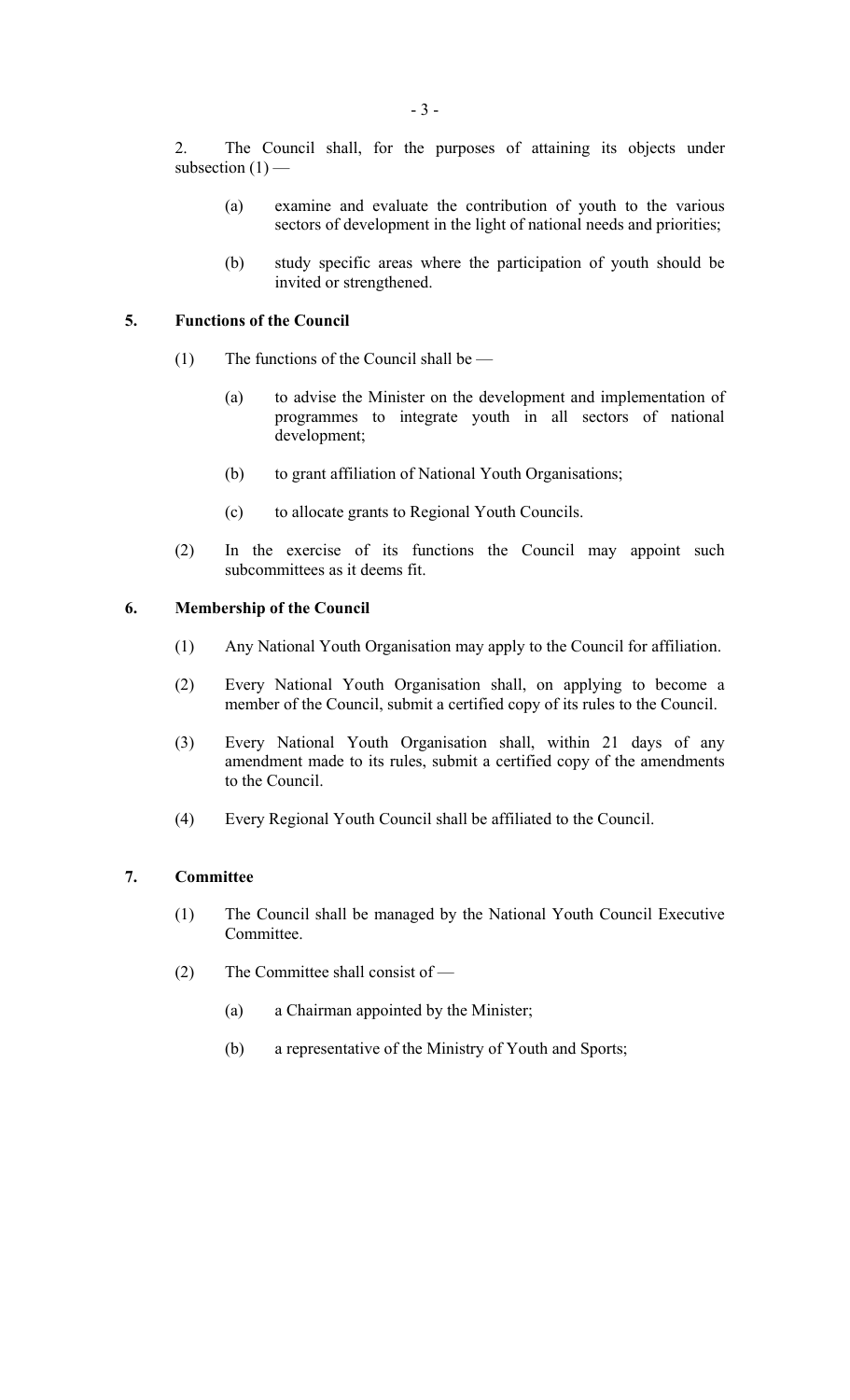- (c) a representative of the Ministry for Rodrigues;
- (d) a representative of the Ministry of Women, Family Welfare and Child Development;
- (e) one member elected by the National Youth Organisations;
- (f) one representative nominated by the Regional Youth Councils;
- (g) 3 members, having experience and proven ability in the field of youth, appointed by the Minister.
- (3) No person who is
	- (a) an office bearer of a political party; or
	- (b) a member of the National Assembly or of a local authority, shall be qualified to be a member of the Committee.
- (4) The members may be paid such fees as may be determined by the Minister of Finance.

## **8. Tenure of Office**

- (1) A member shall hold office for a period of 2 years, on such terms and conditions as the Minister may determine and, subject to subsection (2), shall be eligible for reappointment.
- (2) No person shall sit on the Committee for more than 2 consecutive terms.

#### **9. Secretary and Staff**

- (1) The Council may appoint, with the approval of the Minister, and on such terms and conditions as it thinks fit —
	- (a) a Secretary, who shall be responsible for the execution of the policy, and the control and management of the day to day business, of the Council;
	- (b) such employees as may be necessary for the proper discharge of its functions under this Act.
- (2) Every employees shall be under the administrative control of the Secretary.

#### **10. Duties of the Secretary**

The Secretary shall —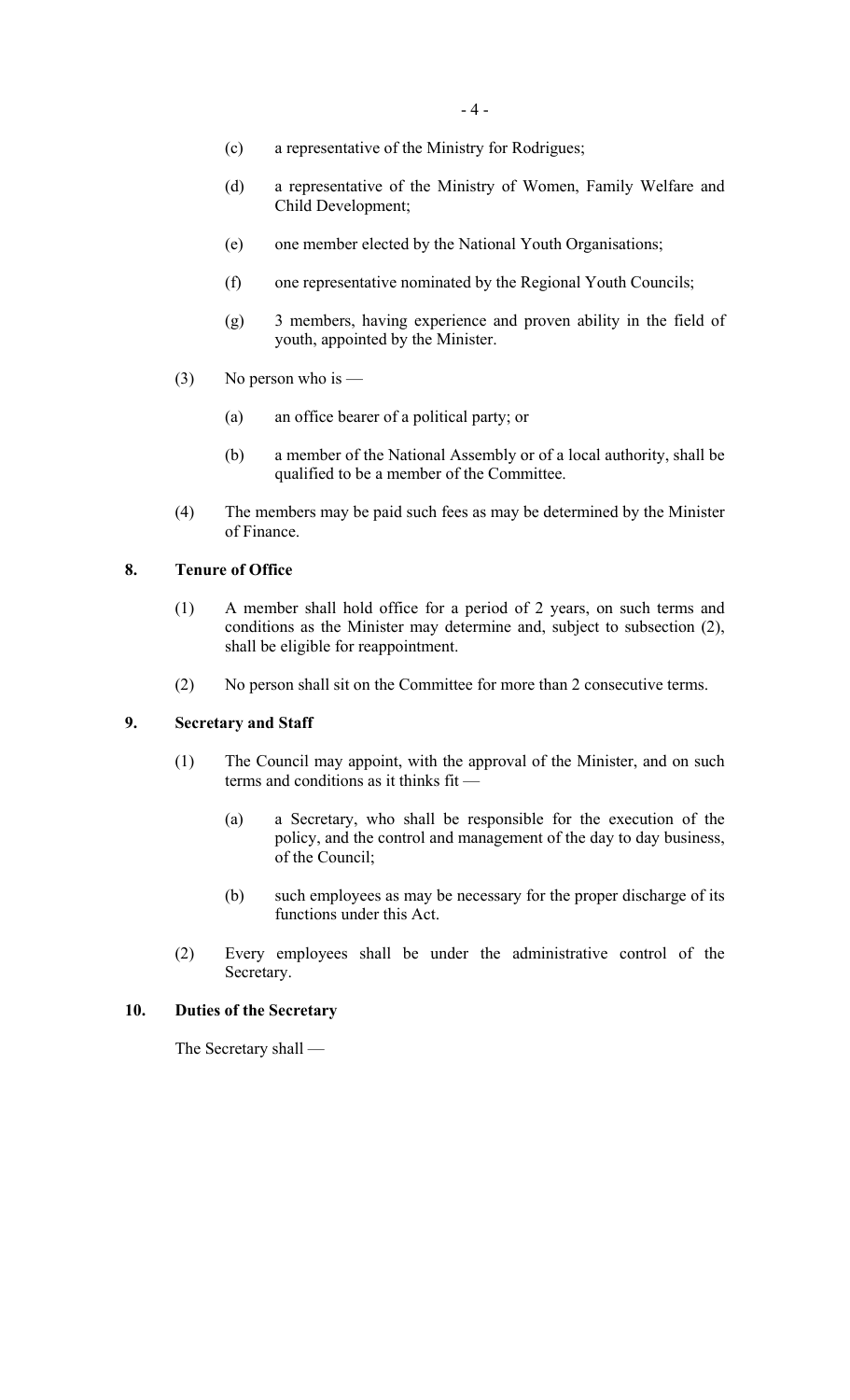- (a) have the custody of all books, deeds and documents relating to the Council;
- (b) keep minutes of all proceedings of the Council and the Committee;
- (c) forward to the Minister every year, on or before 31 August, a statement of accounts and the balance sheets of the Council;
- (d) submit to the Minister an annual report of the activities of the Council; and
- (e) perform such other duties as the Council may assign to him.

#### **11. Meetings of the Council**

- (1) Subject to subsection (2), the annual general meeting of the Council shall take place at such place and at such time as the Committee may determine and not later than 3 months after the 30 June in each year.
- (2) The first annual general meeting of the Council shall take place within 15 months of the commencement of this Act.
- (3) The Secretary shall give at least 21 days notice of the date, time, place and agenda of an annual general meeting to —
	- (a) the executive members of the National Youth Organisations; and
	- (b) the executive members of the Regional Youth Councils specified in section  $16(2)$ .
- (4) The Committee shall place before the annual general meeting the annual report and the audited accounts of the Council.
- (5) One third of the total number of the executive members specified in subsection (3) shall constitute a quorum.
- (6) A special meeting of the Council may be convened by the Secretary at the request of the Council or upon receipt of the written request of at least half of the total number of National Youth Organisations and Regional Youth Councils affiliated to the Council.
- (7) Every executive member specified in subsection (3) shall have one vote.

## **12. Meetings of the Committee**

- (1) The Committee shall meet at least once monthly at such place and at such time as the Chairman may determine.
- (2) Five members shall constitute a quorum.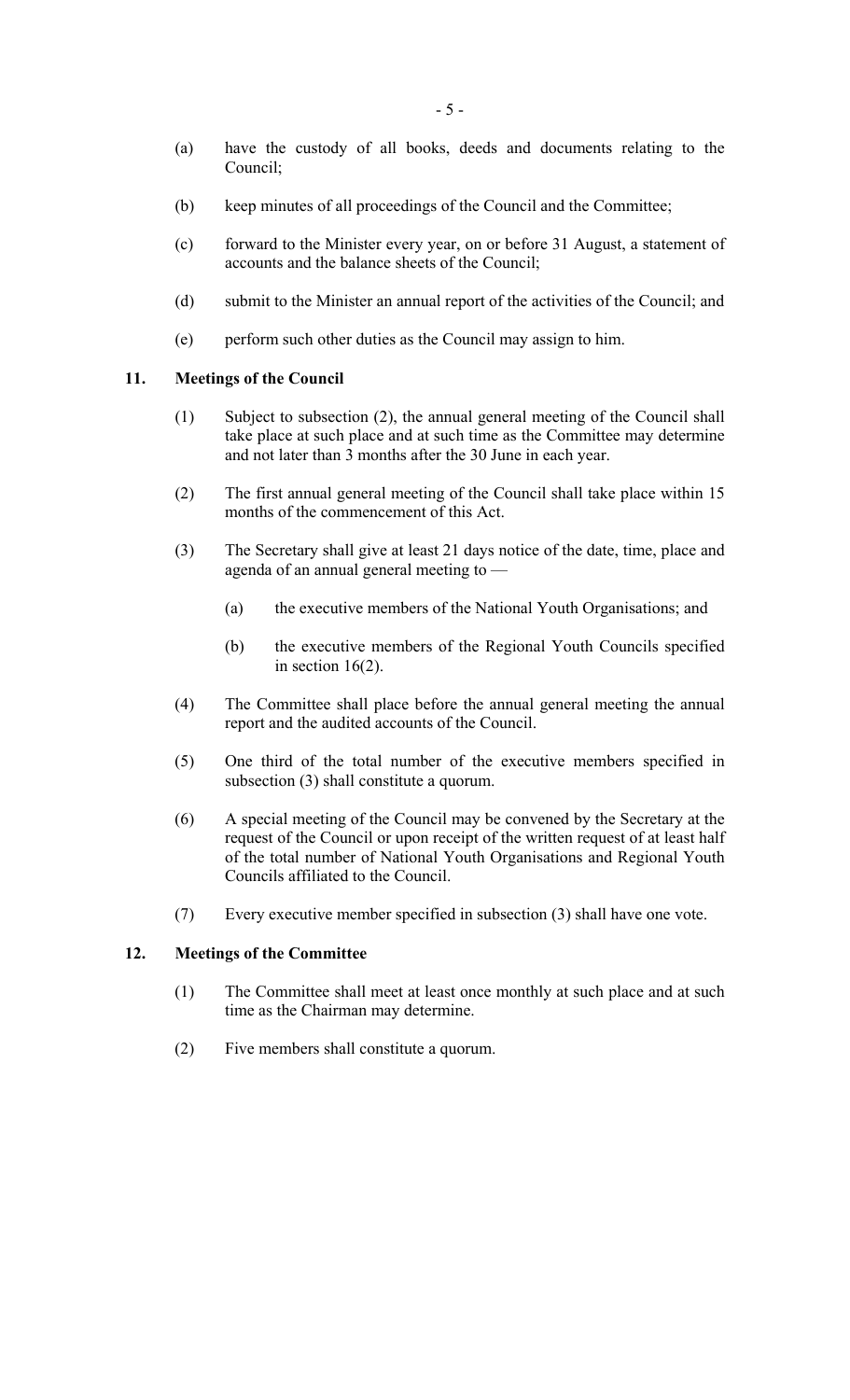- (3) The Committee shall regulate its proceedings in such manner as it thinks fit.
- (4) The Secretary shall give at least 7 days notice of the date, time, place and agenda of any meeting of the Committee.

## **13. Regional Youth Councils**

- (1) There shall be in each district a Regional Youth Council.
- (2) For the purposes of this Act, the Island of Rodrigues shall be considered as a district.
- (3) Every Regional Youth Council shall promote the objectives of the Council and shall organise activities with the collaboration of youth organisations in the district.
- (4) Every Regional Youth Council shall establish an agenda of activities for the year, in collaboration with the Council.

#### **14. Duties of Regional Youth Councils**

- (1) Every Regional Youth Council shall keep a register of youth organisations affiliated to it.
- (2) Every Regional Youth Council shall produce its books and documents for inspection whenever so requested by the National Youth Council.
- (3) Every Regional Youth Council shall submit a certified report of its activities and its statement of accounts duly audited to the National Youth Council on or before the 31 July of each year.

#### **15. Membership of a Regional Youth Council**

- (1) Any youth organisation may apply for affiliation to the appropriate Regional Youth Council.
- (2) A Regional Youth Council shall not grant affiliation to a youth organisation, unless it is satisfied that the principal objectives of the youth organisation are compatible with the aims and objectives of the Regional Youth Council.

#### **16. Regional Youth Council Executive Committee**

(1) Every Regional Youth Council shall be managed and administered by a Regional Youth Council Executive Committee.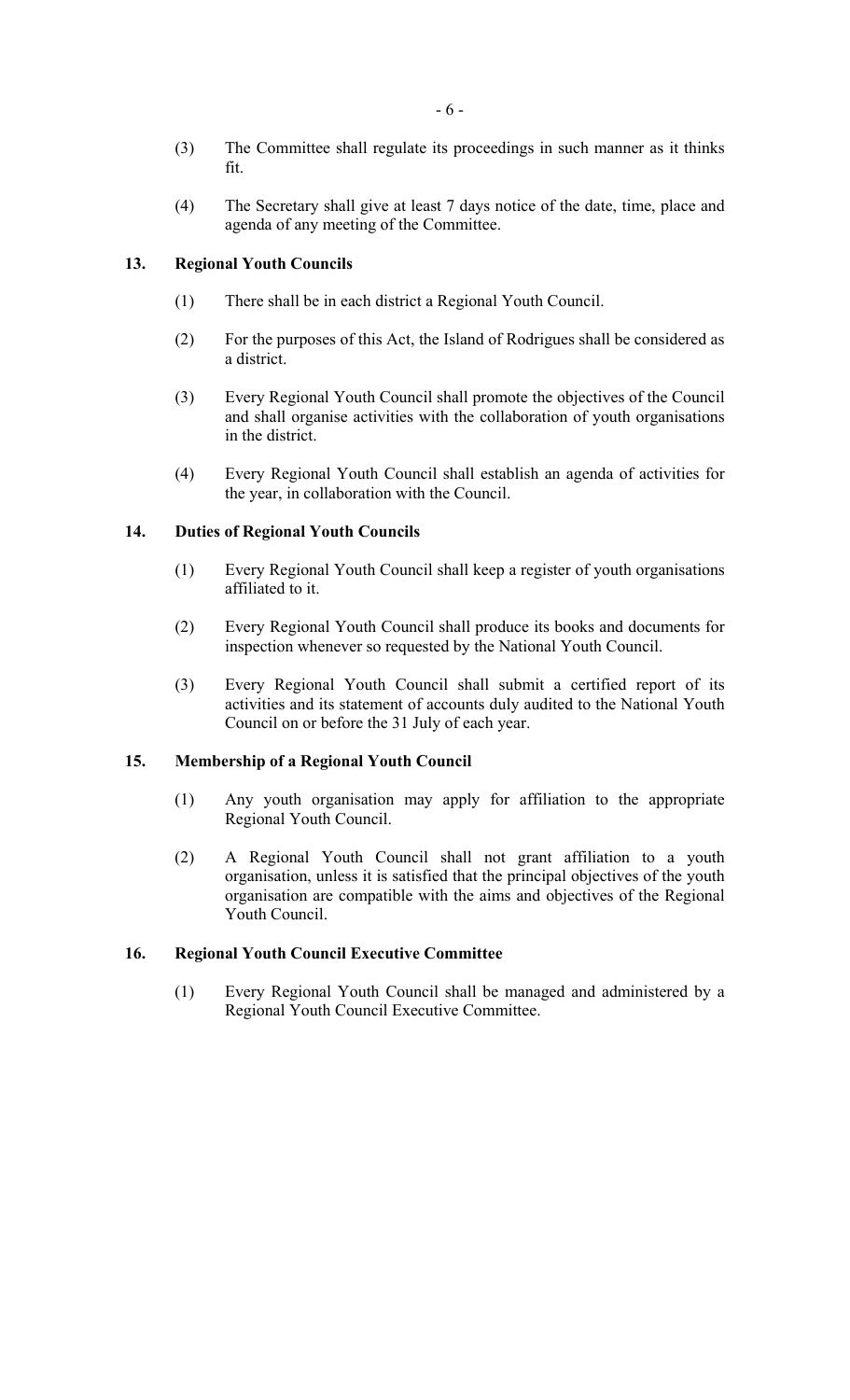- (2) Every Regional Youth Council Executive Committee shall be composed of 9 members aged between 14 and 29 years, elected for a period of 2 years.
- (3) Every youth organisation affiliated to a Regional Youth Council shall nominate one representative to stand for election to the Regional Youth Council Executive Committee.
- (4) An election under subsection (2) shall be conducted in such manner as the Council may prescribe.
- (5) The members elected under subsection (2) shall elect among themselves the Chairman, the Vice Chairman and the Secretary of a Regional Youth Council Executive Committee.

#### **17. Meetings of Regional Youth Councils**

- (1) The Annual General Meeting of a Regional Youth Council shall be convened at such place and at such time as may be determined by the Regional Youth Council Executive Committee, but not later than 31 August of each year.
- (2) The Secretary of the Regional Youth Council shall give notice of the annual general meeting at least 15 days in advance.
- (3) One third of the total number of youth organisations shall constitute a quorum.
- (4) The meeting shall be chaired by the Chairman of the Regional Youth Council and in his absence by the Vice-Chairman.
- (5) Two auditors shall be appointed at the annual general meeting.

#### **18. Meetings of a Regional Youth Council Executive Committee**

- (1) A Regional Youth Council Executive Committee shall meet at least once monthly at such place and at such time as the Chairman of the Regional Youth Council may determine.
- (2) The Secretary of the Regional Youth Council shall give at least 5 clear days notice of any meeting of a Regional Youth Council Executive Committee.
- (3) Five members of a Regional Youth Council Executive Committee shall constitute a quorum.
- (4) A Regional Youth Council Executive Committee shall regulate its proceedings in such manner as it deems fit.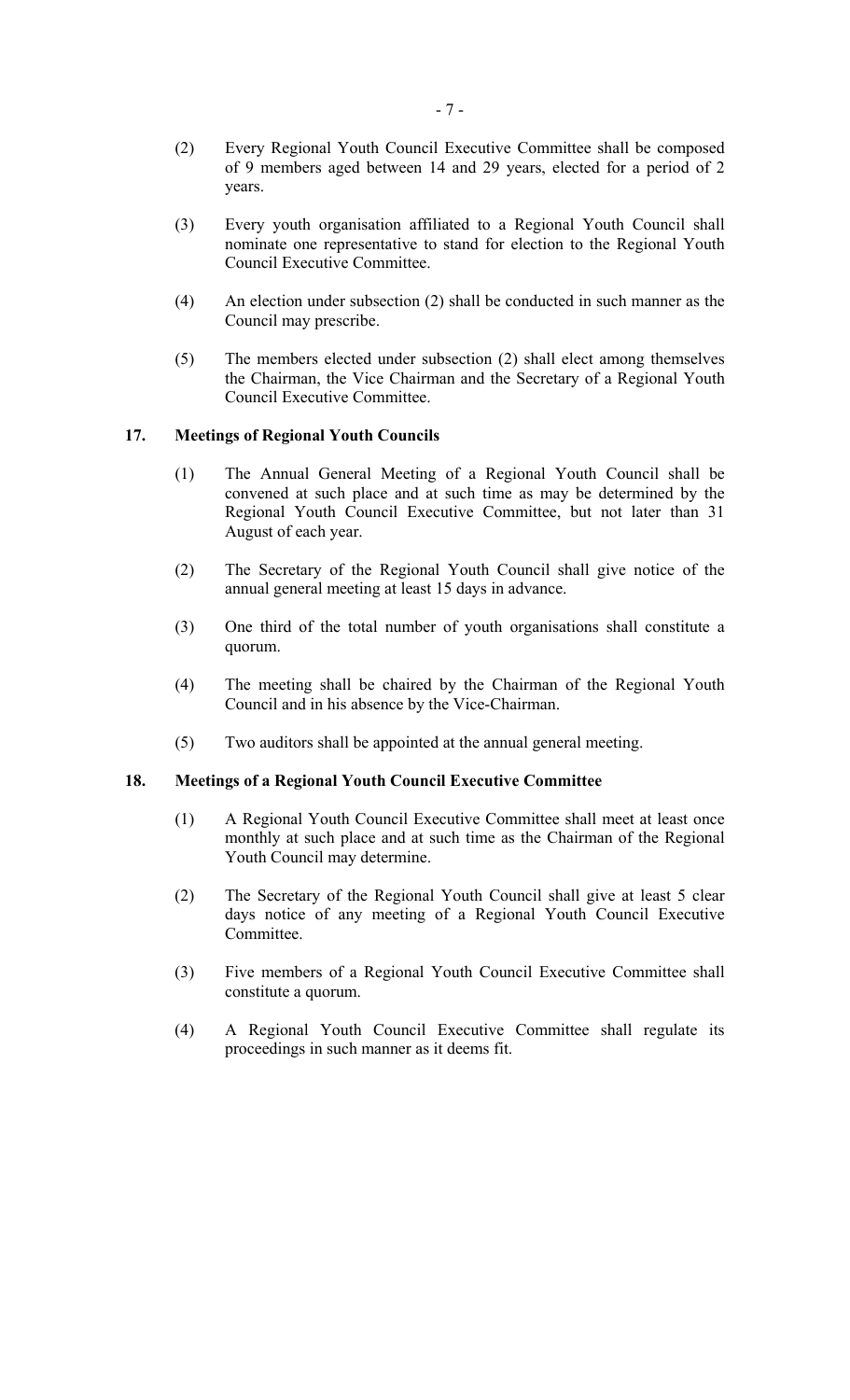# **19. Suspension of membership by a Regional Youth Council**

- (1) A Regional Youth Council may suspend the membership of any youth organisation, if it is satisfied that the youth organisation —
	- (a) has acted in a manner which is prejudicial to the interests of the Regional Youth Council or the National Youth Council; or
	- (b) is wound up.
- (2) Any youth organisation aggrieved by a decision of a Regional Youth Council under subsection (1) or section 15(2), may appeal to the National Youth Council within a period of one month of the communication of the decision to it.
- (3) The appeal shall be in such form as the National Youth Council may determine.

# **20. Funds of the National Youth Council**

- (1) The National Youth Council shall receive grants from the Ministry for its operation and may raise funds from other sources.
- (2) The income of the National Youth Council shall be applied solely towards the promotion of the objects of the Council.

# **21. Execution of documents**

- (1) Subject to subsection (2), all documents shall be deemed to be executed by or on behalf of the Council if signed by the Chairman of the Council.
- (2) Every cheque of the Council shall be signed by the Chairman and the Secretary of the Council.

#### **22. Donations and legacies**

Article 910 of the Code Napoleon shall not apply to the Council

#### **23. Powers of the Minister**

The Minister may, in the public interest, give such directions not inconsistent with this Act, to the Council and the Council shall comply with those directions.

## **24. Regulations**

The Minister may —

(a) make such regulations as he thinks fit for the purposes of this Act;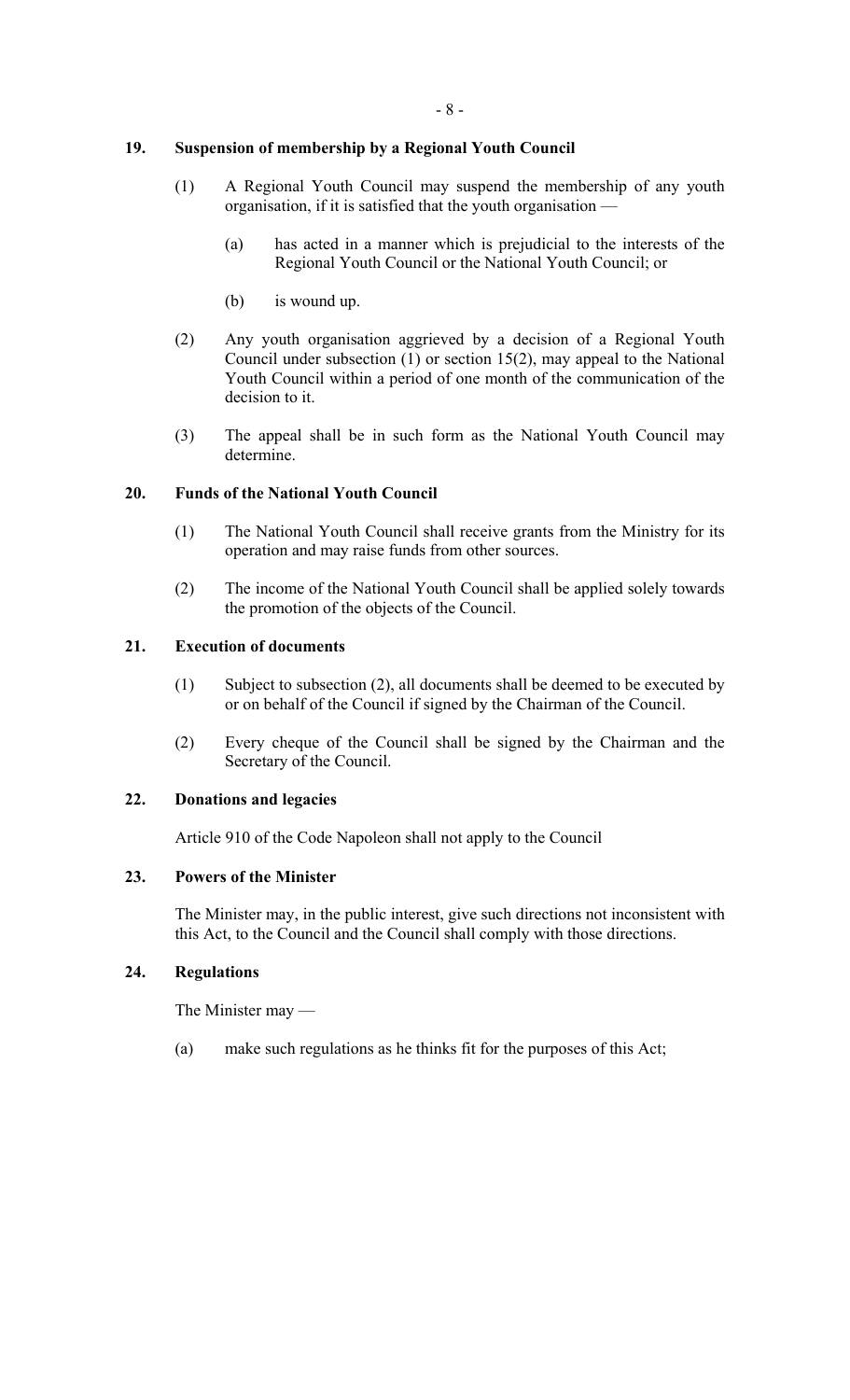(b) by regulations, amend the Schedule.

#### **25. Consequential amendment**

(1) Subject to subsections (2) and (3), the Schedule to the Statutory Bodies (Accounts and Audit) Act is amended in Part II by inserting in its appropriate alphabetical place the following item:-

National Youth Council

- (2) For the purposes of the Statutory Bodies (Accounts and Audit) Act, the period extending from the commencement of this Act to 30 June next following shall be deemed to be the first financial year of the Council.
- (3) Section 7(1) of the Statutory Bodies (Accounts and Audit) Act shall not apply for the first financial year of the Council.
- (4) The auditor to be appointed under section 5(1) of the Statutory Bodies (Accounts and Audit) Act shall be the Director of Audit.

## **26. Commencement**

This Act shall come into operation on a day to be fixed by Proclamation.

Passed by the National Assembly on the seventh day of July one thousand nine hundred and ninety-eight.

> **ANDRE POMPON** *Clerk of the National Assembly*